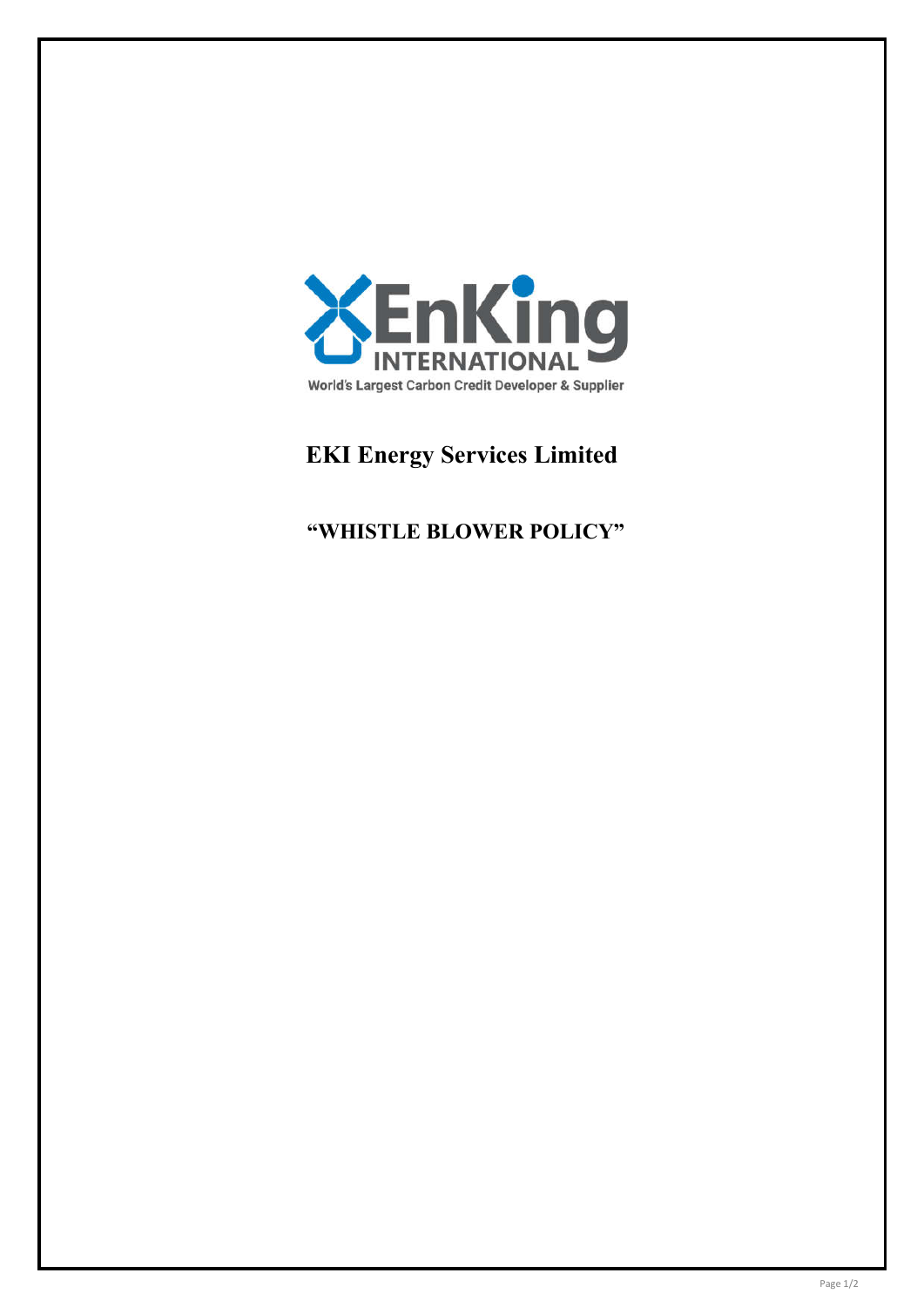# **1. Purpose**

EKIESL is committed to conducting its business by adopting the highest standards of professionalism and integrity, and ensuring an environment where it is safe for its employees and directors to report their concerns about any unethical conduct or irregularities (actual or suspected) within the Company.

The purpose of the Whistleblower Policy is to provide an avenue and a framework to the employees and directors to report in good faith their genuine concerns about any unethical conduct or irregularities (actual or suspected) within the Company. It aims to promote responsible and secure Whistleblowing.

# **2. Scope**

There are existing procedures in place to enable the employees to lodge a grievance relating to their own employment. The Whistleblower Policy is intended to cover the concerns that fall outside the scope of other procedures related to unethical conduct or irregularities (actual or suspected) within the Company.

A Whistleblower can, under the Whistleblower Policy, report misappropriation in procurement and (or) sales, undue awarding of contracts, false invoicing, embezzlement of Company assets, breach of internal compliance requirements or any other breach related to misappropriation or fraud.

# **3. Role of the Whistleblower**

The role of the Whistleblower will be limited to reporting reliable information with appropriate and adequate evidence to substantiate the concern(s). He (she) is not expected to act as an investigator or a finder of facts nor will he (she) determine the appropriate corrective or remedial actions that may be warranted.

The Whistleblower will not act on his (her) own in conducting any investigative activities nor will he (she) have a right to participate in any investigative activities other than as requested by the Whistleblower Committee or the Audit Committee which will appropriately deal with the Protected Disclosure(s).

The interaction between the Whistleblower Committee or the Audit Committee or the body considering the concern(s) and the Whistleblower will depend on the nature of the concern(s) raised and the clarity of information provided. If necessary, further information may be sought from the Whistleblower.

# **4. Address for reporting and communication**

**a)** Protected Disclosure(s) concerning may be made to the Compliance Officer at cs@enkingint.org.

**b)** Alternatively, Protected Disclosure(s) can be sent to the Compliance Officer and Director at EnKing Embassy, Plot 48, Scheme No. 78 Part II, Vijay Nagar, Indore 452010

Under exceptional circumstances, the Whistleblower may have direct access to the Chairperson of the Audit Committee and he (she) may contact the Whistle Officer for the purpose.

# **5. Confidentiality**

The Whistleblower, the Subject, members of the Whistleblower and Audit Committees and every other internal or external stakeholder involved in the process will maintain strict confidentiality and discuss the matter only in appropriate forums.